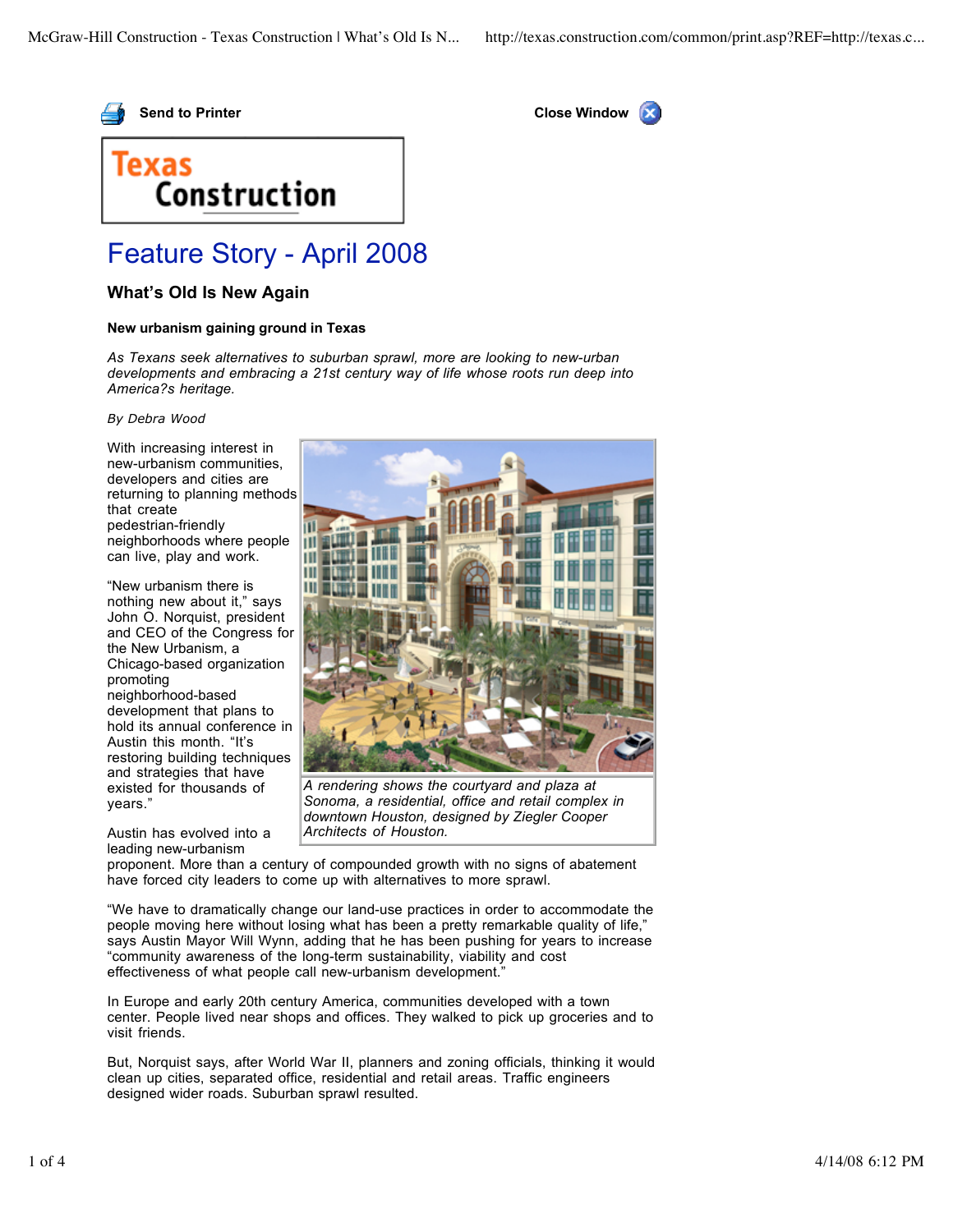"I think history will be unkind to suburban sprawl," says Scott Ziegler, a principal with Ziegler Cooper Architects of Houston, which recently designed Sonoma, a residential, office and retail complex in downtown Houston, set to begin in March and finish in 2010.

"There have been good examples of suburban communities, but in general, we gobbled up way too much land and have not been resourceful. What it has created is snarls of traffic and a mobility problem that every city is facing."

David T. Retzsch, urban design and planning unit manager for Jacobs Carter Burgess in Dallas, says that suburbanism's isolation led some civic leaders and planners to want something more, harkening back to a traditional city structure.

"It began by looking back at some of the most successful developments in U.S. history and characteristics people find successful in other parts of the world," Retzsch says.

Jacobs Carter Burgess recently planned La Villita, a 100-acre community in Las Colinas in Irving.

advertisement

"If we allow development to follow a more urban pattern, the economy will get more efficient and perform better environmentally, and people will enjoy it," Norquist says. "I think the tipping point is here. It's starting to move."

**Attractive to residents and developers** Among the factors helping to drive the demand for a new urban core are young singles who want a live-work-play environment and baby boomers seeking a new lifestyle after children leave home.

"Projects that utilize new-urbanism concepts are incredibly user-friendly and cater to people with busy, hectic lives looking to get it all done in as efficient of a manner as possible," says Andy Sarwal, lead developer with East Avenue Investment Group in Austin. East Avenue will transform the former 23-acre Concordia University campus in Austin into a \$750 million, 2.75-million-sq-ft urban community with 1,450 residential units, 600,000 sq ft of office, medical office space, 325,000 sq ft of retail space and a 210-room hotel.

Retzsch adds that people are attracted to new urbanism's traditional architectural styles and opportunities for meeting and talking with their neighbors.

"It has really caught on and is finding great popularity," Retzsch says. "People in the communities seem to like them, and there's natural market demand for them. As a result, we are seeing more projects that are either wholly designed on those [new-urbanism] principles, or they may have a component such as a town center."

Lay of the land Density is typically higher and public transportation nearby. Buildings are oriented toward the street and not a parking lot. Zeigler adds that new urbanism creates urban villages where people do not need an automobile.

"It's putting users and buildings closer together," adds Andy Kunz, director of newurbanism.org, an informational Web site that promotes walkable urbanism and sustainability. "There are social and health benefits to walking more and interacting with people. And there is a big economic benefit for the developers because they do not spend as much on infrastructure. And you get more [saleable space] per acre than in a suburban development."

Retailers tend to like new-urban communities, and the efficient use of land helps developers maximize return on capital, Norquist says, adding that in many places, zoning regulations, such as lot sizes, set backs from the road and limited uses, present barriers.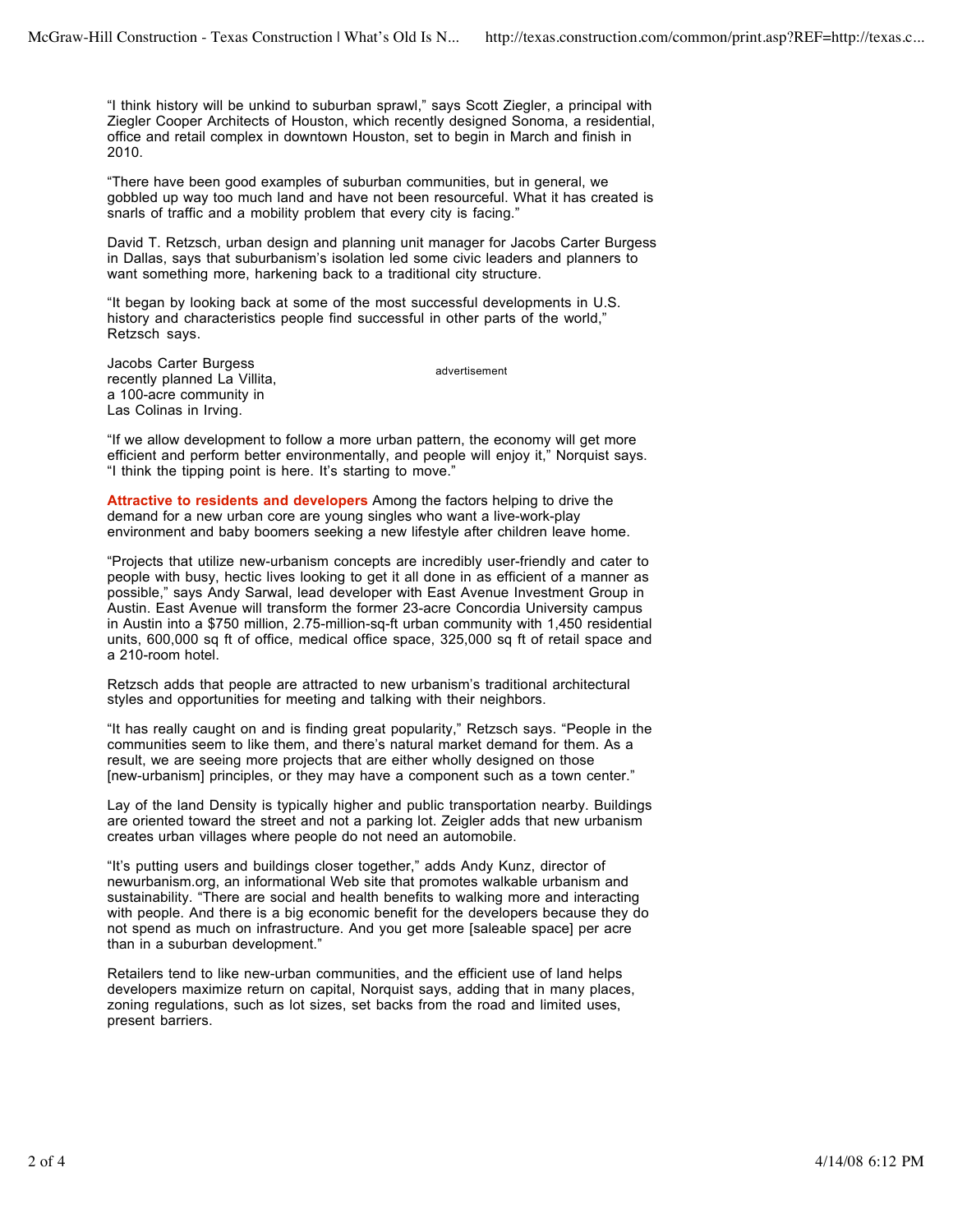"To do these things, it often takes a pocketful of variances, hiring a lawyer, slowing the process down," Norquist adds.

Retzsch agrees that zoning can become an obstacle, since many communities have regulations patterned for autos. He indicates that it's an issue of community awareness and acceptance of new-urbanism concepts.

"People have been cautious about [new urbanism], because it sometimes involves higher densities and mixed use can involve some multifamily [housing]," Retzsch says.

Sarwal says the diversity of a new-urbanism project requires pulling together a variety of people with different expertise-perhaps a hotelier, residential partner and, in the case of Austin's East Avenue, a developer specializing in medical office space.



*The Austonian, part of Austin's initiative to increase downtown urbanization, will boast 56 stories in the elliptical-shaped building with 189 luxury condos.*

Even with zoning and other challenges, more developments sport new-urbanism principles.

**Texas moves forward** "Texas is waking up and changing quickly," Norquist says.

Retzsch adds that many new-urbanism communities are springing up in Texas, although suburban greenfield tends to predominate.

RTKL of Dallas planned one of Texas' first new-urbanism communities, Addison Circle in the mid 1990s. It has continued to design new-urban projects, such as the recently awarded 400-acre development in Frisco for Forest City Enterprises and General Growth Properties.

"We see a broad acceptance across the board in Texas for new urbanism," says Paul Shaw, vice president in planning and urban design for RTKL in Dallas. "Smaller, newer suburbs see it as a way to establish a civic identity, almost a brand for themselves."

Shaw adds that new-urban projects are replacing aging, garden-style apartments in inner-ring suburbs and cities. For example, RTKL designed Lake Highlands Town Center for Prescott Realty Group of Dallas. The project entailed tearing down several apartment complexes near a light- rail station and rebuilding a mixed-use, new-urban development. Large public parks separate the new residential units.

RTKL is working on designs for two hospital-related, new-urbanism projects, one adjacent to Methodist Dallas Medical Center in Oak Cliff and one for Presbyterian Healthcare System in North Dallas. Presbyterian purchased 90 acres occupied by failed apartments and plans to develop it into a new-urbanism community, aiming to revitalize the area and make it attractive to employees who want to live and shop nearby, Shaw says.

The city of Austin hired the ROMA Design Group of San Francisco to create a redevelopment master plan for the city's Robert Mueller Airport. The develpment will